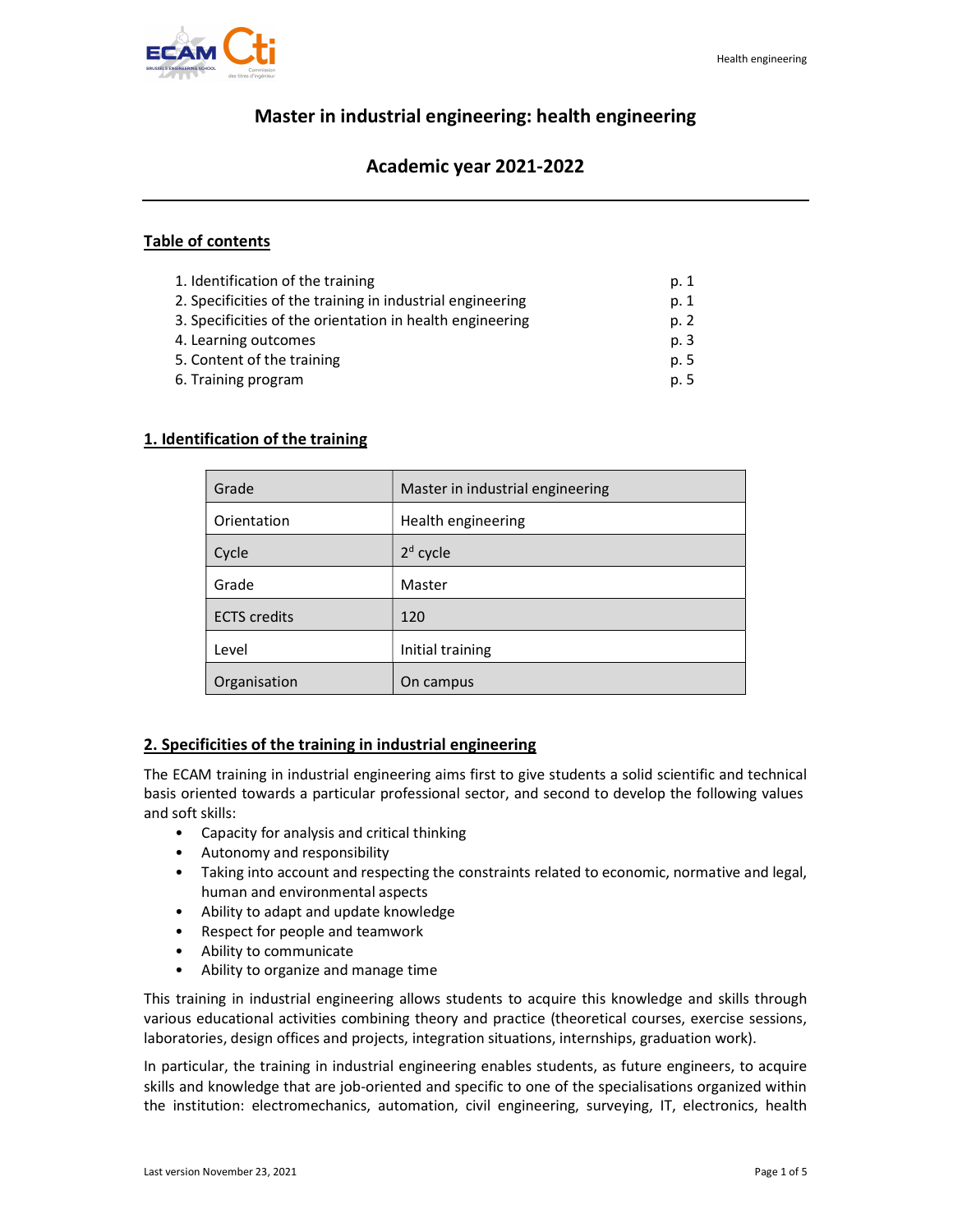engineering. Additionally, a transversal training base, common to the various specialisations, as well as numerous exchange partnerships abroad, give a versatile international character to the future ECAM engineers.

#### 3. Specificities of the orientation in health engineering

The medical technology sector is one of the fastest growing sectors. An increasing number of technologies and applications of medical equipment and devices, as well as the medical needs of an aging population, will require the services of engineers specializing in health technologies.

Companies (SMEs as well as large companies) employing engineers in the health sector are active in many fields such as the design and manufacture of medical devices, the pharmaceutical industry, health consulting and auditing, installation and maintenance of medical equipment, IT engineering, research and development, the hospital function (public or private) as well as the public service (regulations, reimbursement, etc.). The jobs of the engineer specializing in the health sector are numerous: R&D, design, production, maintenance, project management, consulting, regulatory affairs, quality, application, technical sales, clinical, hospital, information systems, instrumentation / electronics / IT / embedded systems, etc.

Based on consultations with the main professional actors from the health sector, the ECAM training in health engineering is positioned in addition to the training in biomedical engineers and bioengineers provided by universities. With a unique educational approach, specific to high education, concrete and pragmatic, in close connection with current socio-professional needs, the new ECAM training in health engineering aims to develop a profile of engineers capable of investing at the interface between all stakeholders in the world of health care: clinicians, patients, authorities, as well as manufacturers and researchers, including biomedical engineers and bioengineers active in the health sector.





The consultations with the main professional actors from the health sector make it possible to define the problematic, emblematic and specific professional situations that the future ECAM engineer in health engineering must be able to manage effectively, and to identify the key skills areas that this engineer in health engineering must master when entering the professional world. As a result, the future ECAM engineer in health engineering meets a socio-economic need. It must be versatile and its assets within the socio-professional world can be defined in three axes.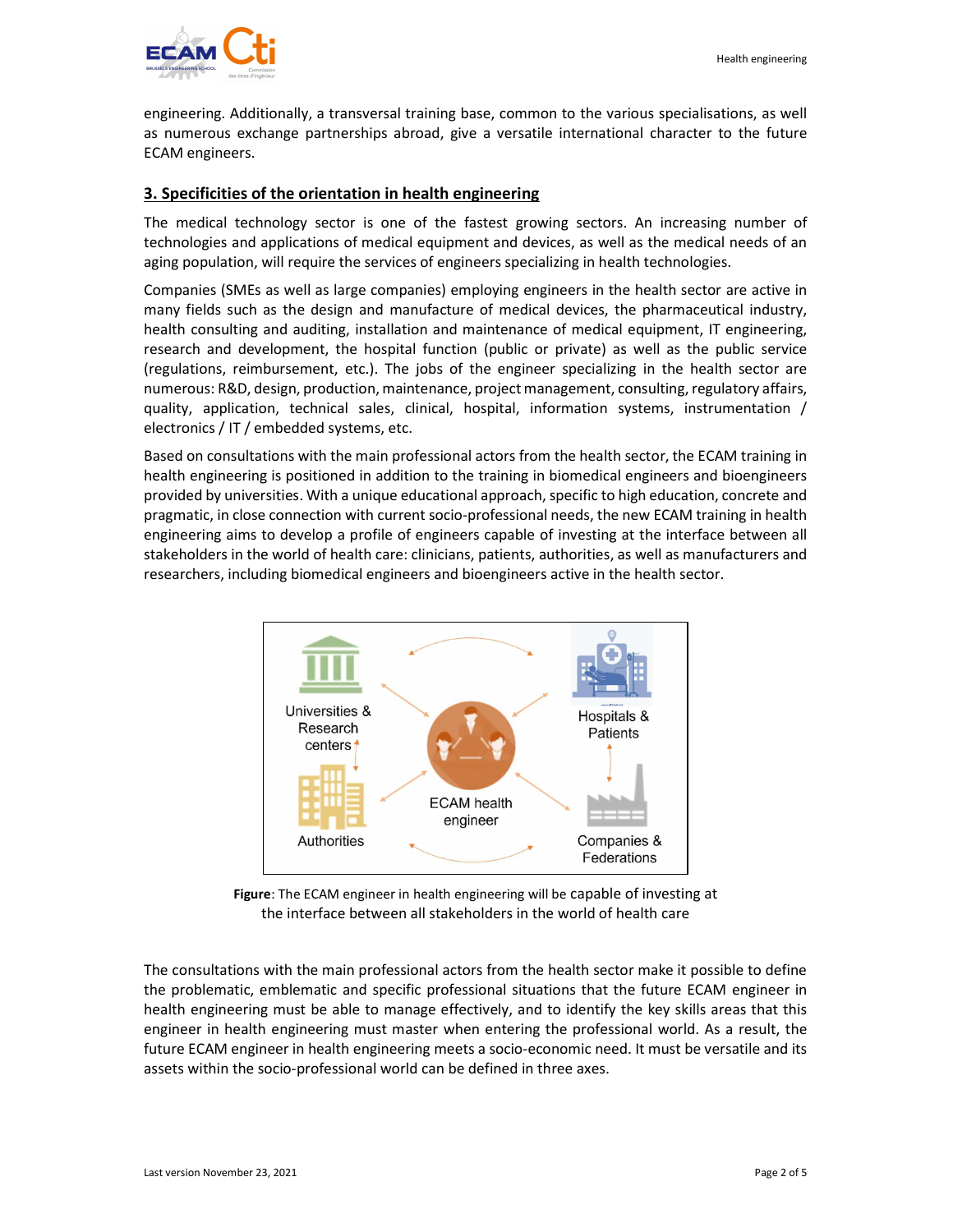

| Assets of the ECAM engineer in health engineering within the socio-professional world |                                                                                                                                                                                                                                                                                                                                                                                                |  |
|---------------------------------------------------------------------------------------|------------------------------------------------------------------------------------------------------------------------------------------------------------------------------------------------------------------------------------------------------------------------------------------------------------------------------------------------------------------------------------------------|--|
| Axis 1 - Knowledge                                                                    | Combined knowledge of engineering techniques, project<br>management tools, regulatory framework and economic aspects<br>for a better definition of user needs, better support for health<br>professionals, integrated design of innovative technologies,<br>objective evaluation of project results, decision-making support,<br>efficient search for financial and logistical resources, etc. |  |
| Axis $2 -$ Know-how                                                                   | Ability to work, operate and communicate according to<br>collaborative, transversal and multidisciplinary approaches with<br>the various stakeholders in the world of health care (engineers,<br>clinicians, patients, industrials, authorities, etc.) in order to<br>implement effective processes of innovation, creation and<br>entrepreneurship.                                           |  |
| Axis 3 - Interpersonal<br>skills                                                      | Continuous motivation to improve the quality of health care, the<br>clinical effectiveness of treatments and patient safety while<br>respecting human, economic, environmental, ethical values and<br>safety rules, and with a concern for continuous, personal and<br>professional development.                                                                                               |  |

Table: Assets of the ECAM engineer in health engineering within the socio-professional world

The ECAM training in health engineering is co-organized with ULB (Université Libre de Bruxelles), which also has extensive experience and a competent academic body in the disciplines taught. The collaboration between ECAM and ULB facilitates the obtaining of internship locations, the organization of graduation works, the development of shared research projects, the pooling of laboratory equipment, etc. Students also benefit from the research collaborations of industrial as well as clinical partners, especially with the Saint-Luc and Erasme University Hospitals in Brussels. Finally, the international aspect of the socio-professional networks of ECAM and ULB as well as their desire to jointly develop research activities contribute to the international recruitment of future industrial engineers in health engineering.

#### 4. Learning outcomes

The learning outcomes of the training in health engineering define what students will actually be able to demonstrate as abilities on their own at the end of their training. Indeed, the main function of the industrial engineer in health engineering consists in solving problems related to the design, production, implementation and evaluation of products, systems or services relative to the medical technology sector. The engineer in health engineering is required to organize and manage the work of his teams in order to complete a medical technology development project taking into account the defined needs and objectives, the allocated resources, the deadlines and economic and legal constraints. He must be able to take important decisions quickly and to make strategic and ethical choices. To do this, he must have a body of scientific, technical, economic, social and human knowledge based on a broad scientific (life sciences) and technological (engineering techniques) culture. He must keep aware of the various scientific and technological advances. It also takes into account concerns for the protection of human, life and the environment, and more generally collective well-being.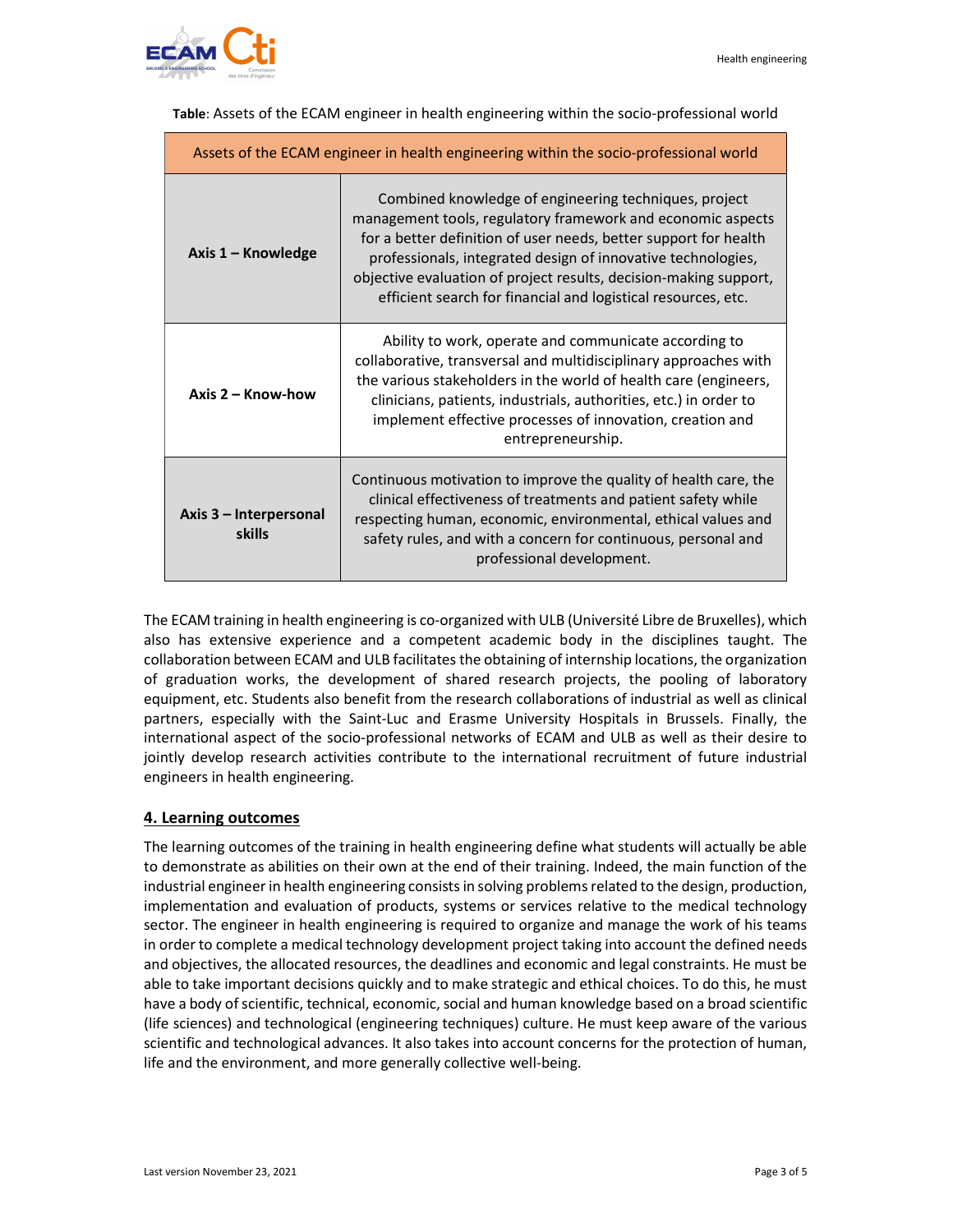LO 1 « Design and development of health technologies within a regulated framework »

LO 2 « Integration of health technologies within a healthcare institution »

LO 3 « Applied research experimental and clinical investigation »

LO 4 « Written and oral communication »

LO 5 « Autonomous and team work »



Table: Learning outcomes of the ECAM training in health engineering

#### Learning outcomes (LO) of the ECAM training in health engineering

At the end of the ECAM training in health engineering, students will be able to:

- Use the methods, techniques and tools of modern engineering to develop (design, prototype, size and test) a new health technology that meets the specified needs and taking into account the risks related to safety, regulatory aspects and economic, environmental and social impacts.
- Use the methods, techniques and tools of functional analysis to determine the technological needs of an institution active in the health sector (company, laboratory, hospital, authority, public organization) and formulate development or improvement strategies in their research and development or production activities, marketing, quality management.
- Apply the methods, techniques and tools related to the deployment of an existing technology within a healthcare institution: selection, purchase, installation and maintenance of the technology, user training, evaluation of the technology and processes, clinical and technical support.
- Apply the methods, techniques and tools of scientific research to an applied research project or the development of a new health technology: documentary research, formulation of hypotheses, carrying out experiments, analysis of results, formulation of conclusions .
- Use the methods, techniques and tools of written and oral communication to interact with health specialists or nonspecialists: writing technical reports (design, test, research, etc.), presentation of technical or popularized oral presentations.
- Act as active partners with various members of a multidisciplinary team or other network players (customers, employees, manufacturers, suppliers, etc.) within the framework of the engineer role assigned to them (project manager, R&D, regulatory affairs, quality, marketing, purchasing, clinical investigations, IP).
- Evaluate their own strengths and weaknesses with a view to maintaining and updating their knowledge and skills in the field of health technologies, in particular through the definition of new training needs. LO 6 « Self-assessment of skills »